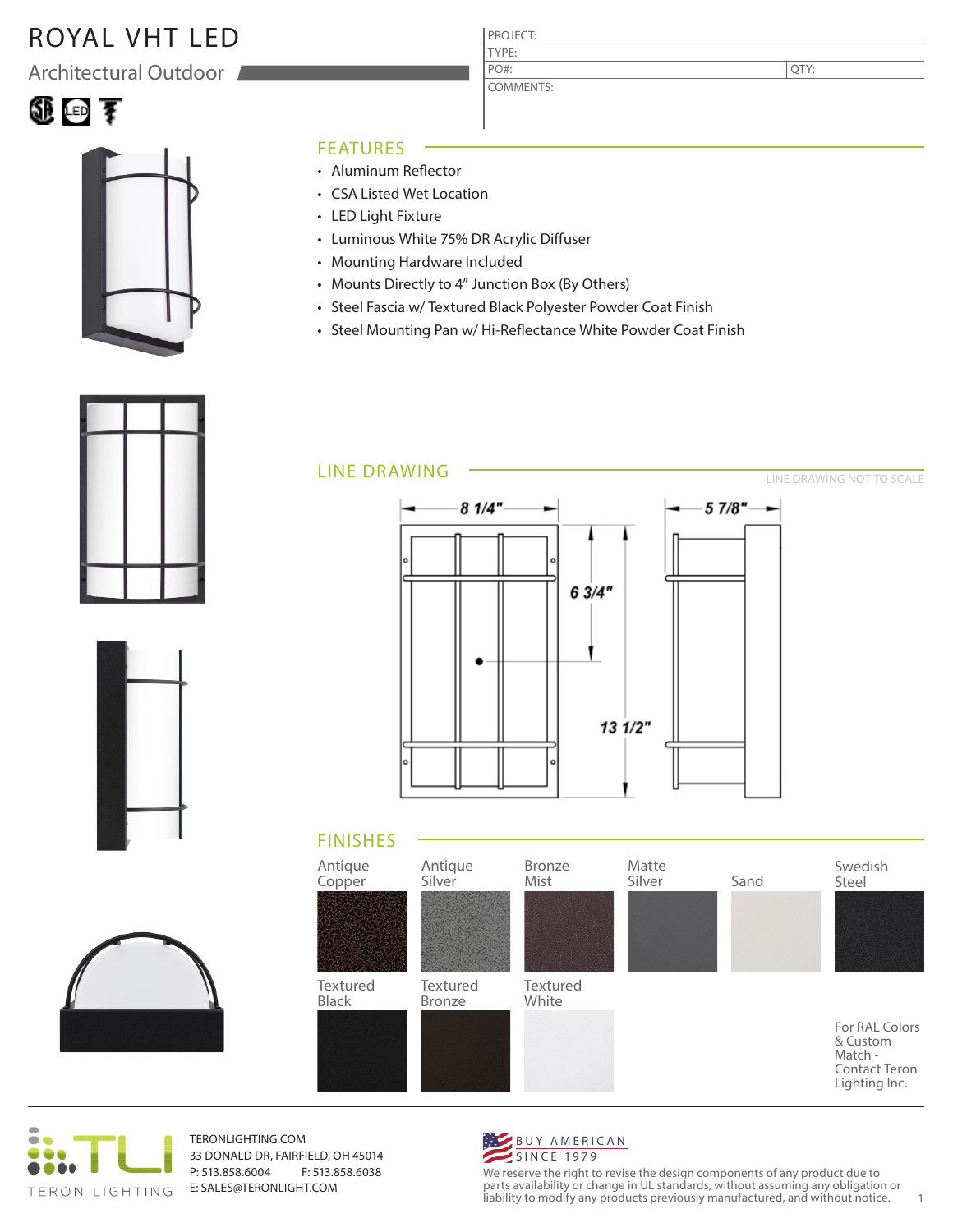### ROYAL VHT LED

Architectural Outdoor

# 領画す

#### PROJECT: TYPE: COMMENTS: PO#:  $\vert$  QTY:

| Fixture Core             |                                                                                                                                                                                                          |                           |                       |  |
|--------------------------|----------------------------------------------------------------------------------------------------------------------------------------------------------------------------------------------------------|---------------------------|-----------------------|--|
| <b>PRODUCT CODE</b>      | SOURCE/WATTAGE                                                                                                                                                                                           | <b>VOLTAGE</b>            | <b>DIMMING DRIVER</b> |  |
| RL - Royal<br>ORDER INFO | L15.0-TE600 - 15.0W @ 600mA ELV<br>Dimming Driver<br>L18.0-TE700 - 18.0W @ 700mA ELV<br><b>Dimming Driver</b><br>L18.0-ZE700 - 18.0W @ 700mA<br>Line Voltage 4-Wire Dimming Driver<br>(Dimmable 0 - 10V) | 120V<br>277V<br>(50/60Hz) | Not Applicable        |  |
|                          |                                                                                                                                                                                                          |                           |                       |  |
| <b>RL</b>                | L15.0-TE600                                                                                                                                                                                              | 120V                      | Not Applicable        |  |

Example ^ (may not represent a manufacturable product)

#### TRIM  $\begin{array}{|c|c|c|c|c|c|}\hline \text{FINISH} & \text{COLOR TEMP} & \text{OPTIONS} \ \hline \end{array}$ ORDER INFO Aesthetics & Options PROD SOURCE Example ^ (may not represent a manufacturable product) 30K - 3000K Color Temp 35K - 3500K Color Temp 40K - 4000K Color Temp F - Fused TP - Tamper Resistant Screws SPD – Surge Protection Device AC - Antique Copper BZ - Textured AS - Antique Silver BT - Bronze Mist SM - Matte Silver SN - Sand SW - Swedish Steel TB - Textured Black (Standard) AC 30K F RL 2.15.0 L18.0 • 30K - 3000K Color Temp • 2048 LED Source Lumens • 136.5 LED Source Lumans Per Watt • 30K - 3000K Color Temp • 2390 LED Source Lumens • 132.8 LED Source Lumans Per Watt Bronze TW - Textured White VHT VHT

| IREPLACEMENT PART '          | <b>PART NO</b> | <b>NOTES</b>                                                                        |
|------------------------------|----------------|-------------------------------------------------------------------------------------|
| White 75% DR Acrylic<br>Lens | 3051060        | Don't see the configuration you are looking for?<br>Call us today at (513) 858-6004 |



TERONLIGHTING.COM 33 DONALD DR, FAIRFIELD, OH 45014 P: 513.858.6004 F: 513.858.6038 E: SALES@TERONLIGHT.COM



We reserve the right to revise the design components of any product due to parts availability or change in UL standards, without assuming any obligation or liability to modify any products previously manufactured, and without notice. 2